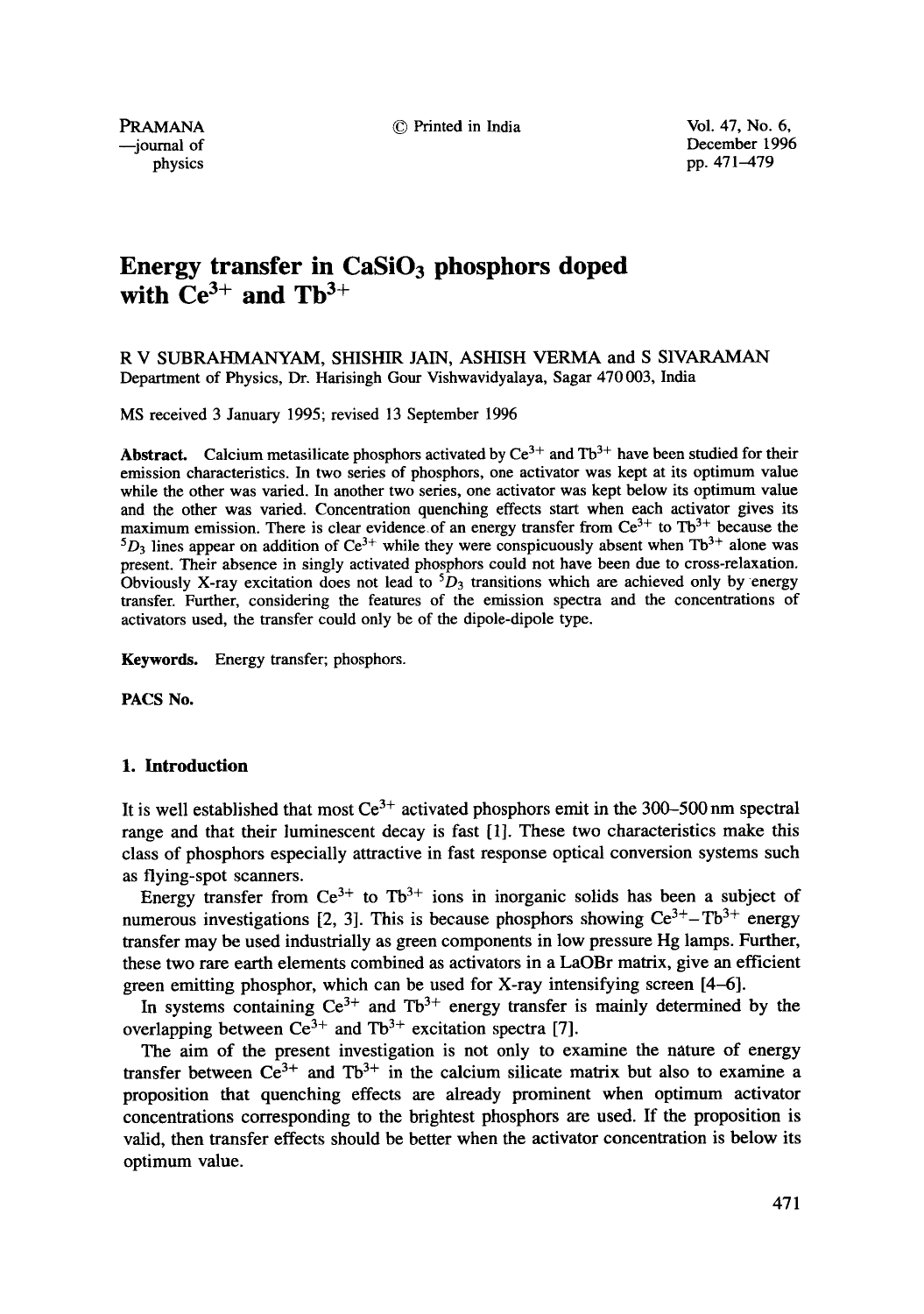## *R V Subrahmanyam et al*



**Figure 1.** Emission spectra of Ce<sup>3+</sup> series.

## **2. Experimental procedure**

**Analytical grade reagent calcium carbonate and Si(OH)4 were fired with 99% pure oxides**  of terbium and cerium in a tubular furnace at  $1050 \pm 20^{\circ}$ C for 2 h. Fast cooling was **preferred for better emission intensity. In this way six series were prepared.** 

The terbium concentration in one series was varied from 1 mole  $\%$  to 10<sup>-5</sup> mole  $\%$ and the cerium concentration in the second series was varied from 1 mole  $\%$  to  $10^{-4}$  mole %. Using the optimum concentration of  $Tb^{3+}$  corresponding to maximum emission i.e.  $10^{-2}$  mole %, the Ce<sup>3+</sup> content was varied from  $10^{-7}$  mole % onward to give a double activated series. Similarly using the optimum of  $Ce^{3+}$ ,  $Tb^{3+}$  was varied from  $10^{-7}$  to  $10^{-3}$  mole % in the fourth series. Two more series were prepared with **activator concentrations below their optimum values and the second activator was varied.** 

**The spectral distribution and intensity measurements were studied in the region 400- 650 urn, using a Bellingham and Stanley direct recording spectrometer. X-rays are used as the exciting agent, which are produced from the copper target of a radon X-ray machine, model no. 11704, operated at 32kV and 10mA. The X-ray beam contains all the**  wavelengths but effectively the  $K_{\alpha}$  line was selected as the source of excitation for the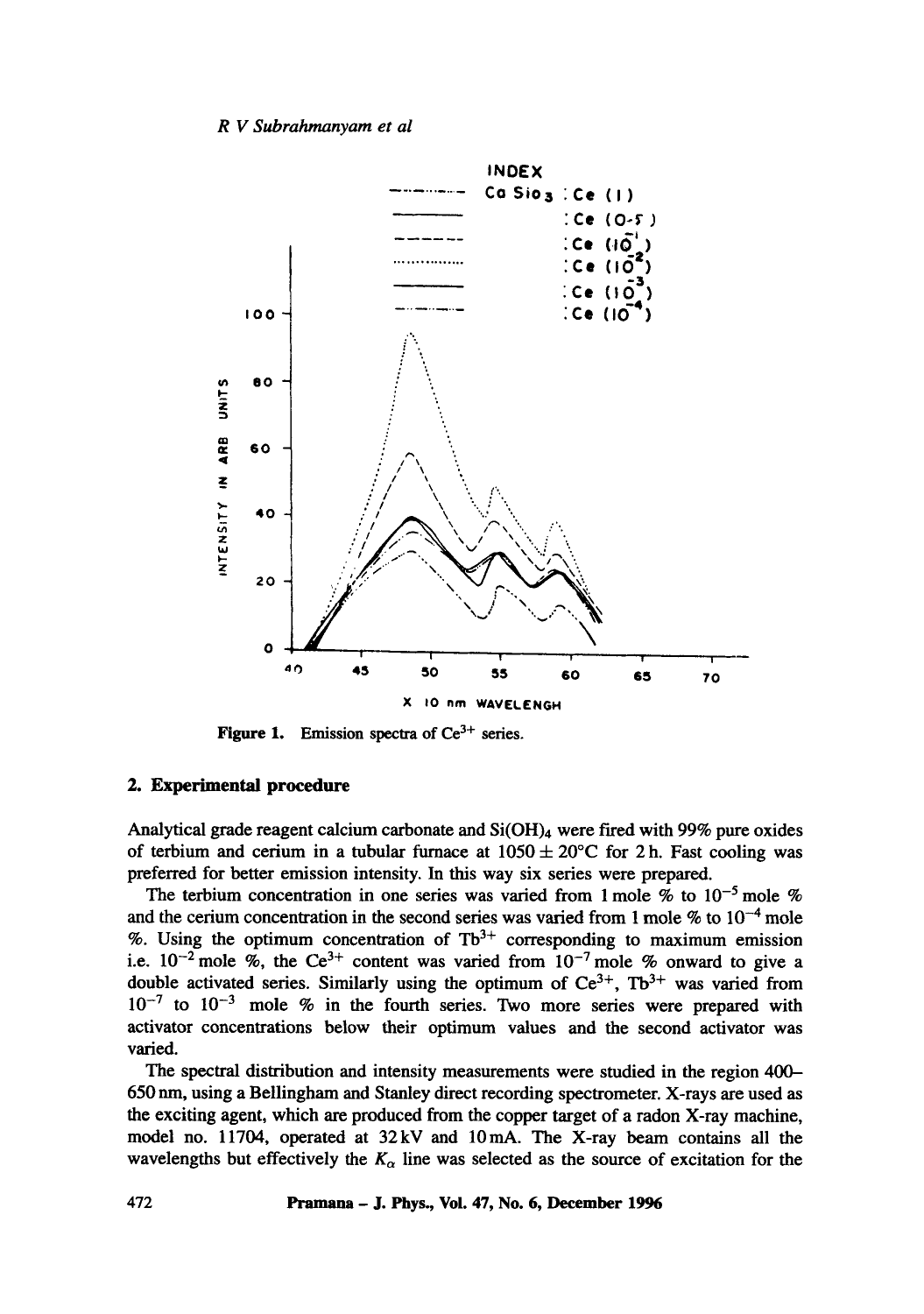## *Energy transfer in CaSi03 phosphors*

present study. The intensity of the emission was recorded by using the GcA/McPherson photomultiplier model no. Eu 70/30.

# **3. Results and discussion**

# 3.1  $CaSiO<sub>3</sub>: Ce<sup>3+</sup>$

These phosphors show a broad band emission with three peaks at 485, 545 and 590 nm respectively as shown in figure 1. The emission intensity increases with increase in the concentration of activator, reaches a maximum at  $10^{-2}$  mole % and decreases with further increase in activator concentration. The ground state of Ce<sup>3+</sup> ion is the doublet <sup>2</sup>F<sub>5/2</sub>  $\rightarrow$  ${}^{2}F_{7/2}$ , whose separation remains practically the same as in the free ion because the 4f levels are well shielded from the surroundings. The excited state is derived from the 5d state which is sensitive to the crystal field and is coupled to the lattice vibrations which results in broader band emission rather than line emission. The excited state splits on account of the crystal field into  ${}^{2}D_{3/2}$  ( ${}^{2}T_{2g}$ ) and  ${}^{2}D_{5/2}$  ( ${}^{2}E_{g}$ ) from which emission transitions originate [8, 1, 9, 10]. The transition  ${}^2D_{3/2} \rightarrow {}^2F_{7/2}$  is forbidden and one may expect only three transitions. The emissions observed in the present case can therefore be assigned to the transitions <sup>2</sup> $D_{5/2} \rightarrow {}^2F_{5/2}$  (485 nm), <sup>2</sup> $D_{3/2} \rightarrow {}^2F_{5/2}$  (545 nm) and <sup>2</sup> $D_{5/2} \rightarrow$  ${}^{2}F_{7/2}$  (590 nm).

# 3.2  $CaSiO_3$ :  $Tb^{3+}$

In Tb<sup>3+</sup> activated phosphors the emission arises from the  ${}^5D_3$  and  ${}^5D_4$  levels to the ground state  ${}^{7}F_6$  levels, the former transitions being significant only at low concentrations of Tb. In the present work (figure 2) only one peak at 415 nm corresponding to the transition  ${}^5D_3 \rightarrow {}^7F_5$  and four peaks at 490, 550, 590 and 620 nm corresponding to  ${}^5D_4 \rightarrow {}^7F_6$ ,  ${}^7F_5$ ,  ${}^7F_4$  and  ${}^7F_3$  were observed [11-13]. Luminescence intensity is highest at 620 nm and increases with concentration of activator, reaches a maximum at  $10^{-2}$ mole % and then decreases as the concentration of the activator is increased.

The separation between  ${}^{7}F_0$  and  ${}^{7}F_6$  is 5500 cm<sup>-1</sup> and that between  ${}^{5}D_3$  (26300 cm<sup>-1</sup>) and  ${}^5D_4$  (20500 cm<sup>-1</sup>) is of the same magnitude. The quenching of  ${}^5D_3$  emission is usually explained by the cross relaxation processes ([14, 15])

$$
{}^5D_3 \rightarrow {}^5D_4
$$
 and  ${}^7F_6 \rightarrow {}^7F_0$ ,

and

$$
{}^5D_3 \rightarrow {}^7F_0
$$
 and  ${}^7F_6 \rightarrow {}^5D_4$ .

Thus energy can be transferred from the  ${}^5D_3$  level of one Tb<sup>3+</sup> ion to another, the process depending on the nature of the host lattice (e.g. energy of available phonons, crystal field splitting and index of refraction) [16].

The 4f-4f transitions are in a first approximation spin and parity forbidden and the selection rules can be partially lifted only by spin-orbit coupling and the mixing of the 4f configuration with levels of opposite symmetry. When  $Tb<sup>3+</sup>$  occupies a site with inversion symmetry, only magnetic dipole transition with  $\Delta J = 0, \pm 1$  and

**Pramana - J. Phys., Vol. 47, No. 6, December 1996 473**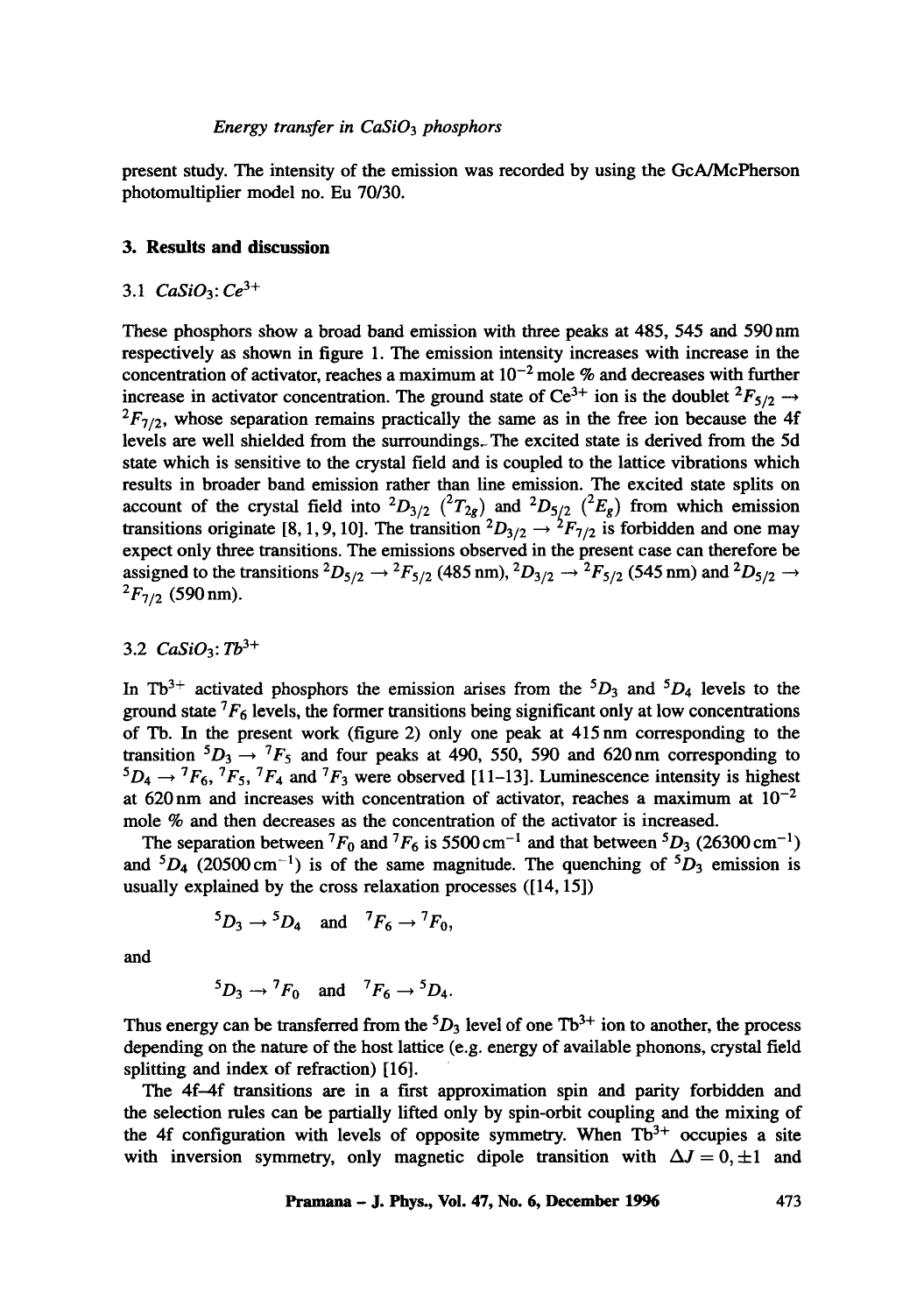*R V Subrahmanyam et al* 



**Figure 2.** Emission spectra of  $Tb^{3+}$  series.

vibronically induced electric dipole transitions with  $\Delta J = 2$  can occur. Quantitative calculations have shown that in this case the relative contribution of  ${}^5D_4$  to  ${}^7F_5$ ,  ${}^7F_4$ and  ${}^{7}F_3$  will be 89, 1 and 10 respectively, the value being close to the experimental values for SBO<sub>3</sub> and NaSO<sub>2</sub> activated by Tb<sup>3+</sup>. The  $5D_4 \rightarrow {}^7F_6$  transition is 'hypersensitive' to variations of the surroundings [17]. As opposed to  $Eu^{3+}$  where even small deviations from inversion symmetry are sufficient to induce intense electric-dipole transitions, Tb<sup>3+</sup> is less sensitive. The total departure of the  ${}^{5}D_4$  lines from the standard intensity distribution is an indication of a strong departure from inversion symmetry of the  $Tb^{3+}$  site.

# 3.3 *CaSiO*<sub>3</sub>:  $Tb^{3+}$ ,  $Ce^{3+}$

Keeping the Tb<sup>3+</sup> concentration at  $10^{-2}$  mole % optimum value and at  $10^{-3}$  mole %, the  $Ce<sup>3+</sup>$  concentration was varied. The emission now consisted of seven and eight lines respectively, the brightest phosphors being obtained for cerium concentrations of  $10^{-6}$ and 10<sup>-4</sup> mole % respectively. The additional lines observed are 435 nm ( ${}^5D_3 \rightarrow {}^7F_4$ ), 455 nm  $({}^5D_3 \rightarrow {}^7F_3)$  and 520 nm for which no transition can be ascribed. The last line was observed in the series with  $10^{-3}$  mole % Tb<sup>3+</sup> (figures 3(a-d)).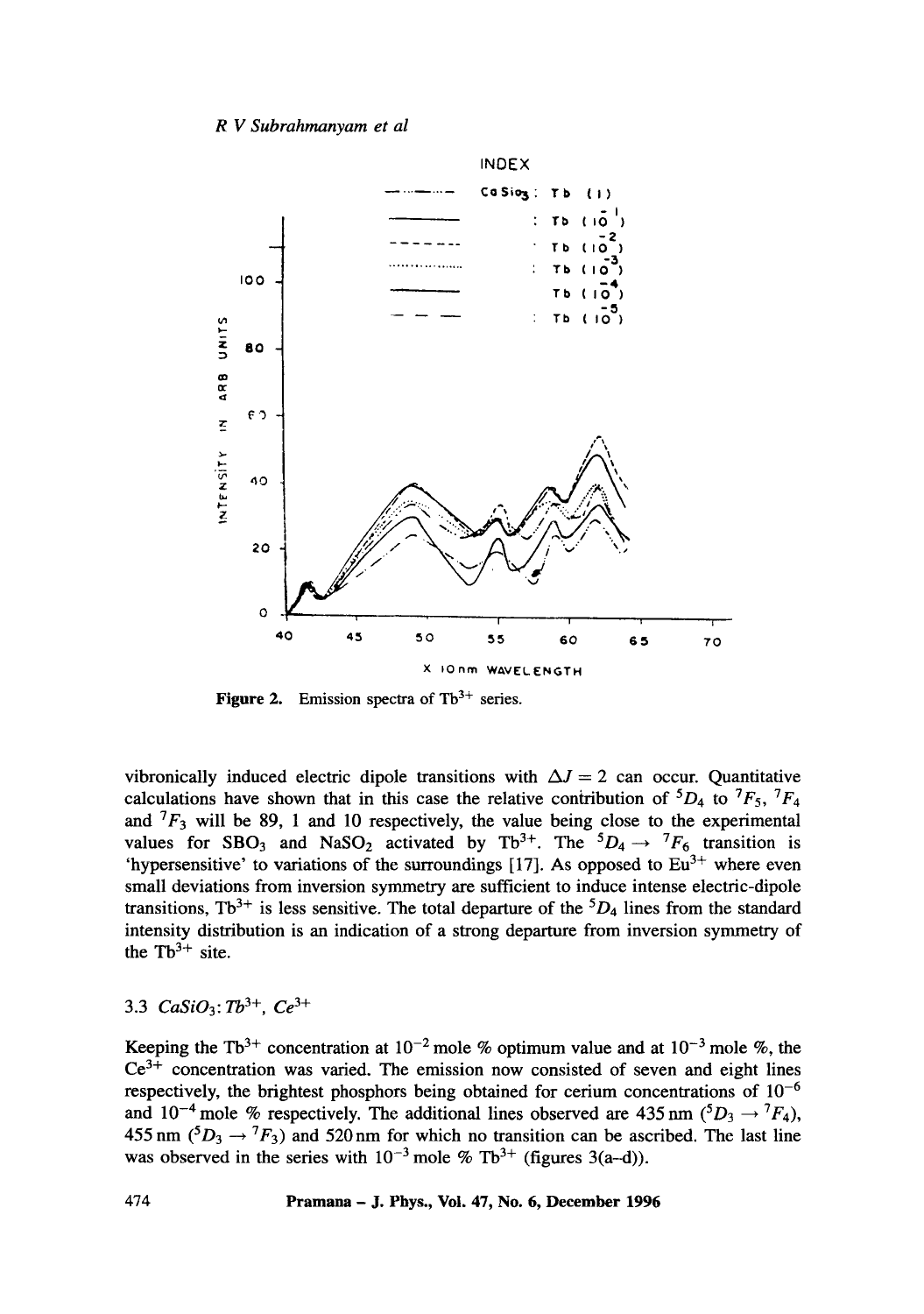*Energy transfer in CaSi03 phosphors* 



**Figure 3a.** 

**At the optimum value of activator concentration, quenching effects begin because of activator-activator interactions. Hence further addition of the activator decreases the**  intensity. Because of this consideration the value of  $Tb<sup>3+</sup>$  was fixed below optimum in **one series. The argument appeared justified from the results obtained. For this series, addition of cerium enhances Tb emission, the maximum sensitization being achieved at**   $10^{-4}$  mole % of Ce<sup>3+</sup>. Three lines of Tb<sup>3+</sup> and Ce<sup>3+</sup> [490 and 485, 550 and 545 and **590nm] overlap when both activators are present. In the absence of any transfer of energy, the intensities at these locations should just be the sum of the individual**  intensities when the activators are present singly. Also, the already existing lines of  $Tb^{3+}$ **should have the same intensity as before. In these phosphors the 490 nm emission is**  predominant. This is understandable since it was the strongest emission of  $Ce<sup>3+</sup>$  and the second best emission of  $Tb^{3+}$ . The next intense line is 455 nm which was not present in **the terbium series. This is followed by the two overlapping lines 550 and 590nm. The 435 nm line which is new is comparable to the 620 nm line which was the brightest when terbium is alone.** 

In the series with optimum  $Tb^{3+}$ , maximum sensitization effect was observed for only  $10^{-6}$  mole % addition of Ce<sup>3+</sup> after which the emission decreased. Here too, the 620 nm **intensity was reduced from the start. The 490 and 550nm lines have greater intensity while 455 nm has the same intensity as the overlaping lines at 590 nm. The decrease in intensity after 10 -6 mole % of cerium is consistent with the argument that concentration**  quenching effects have already begun at  $10^{-2}$  mole % of Tb<sup>3+</sup>.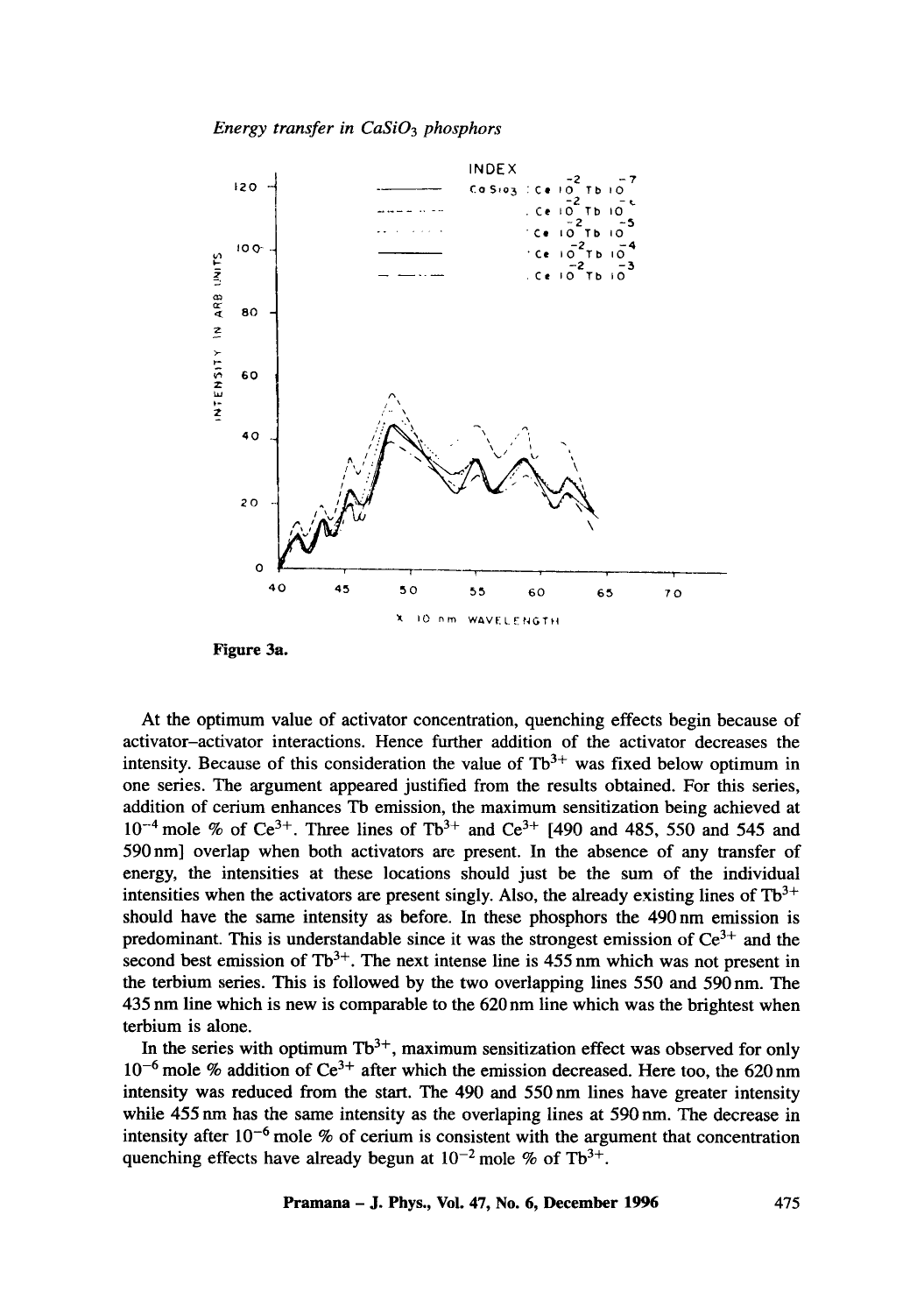#### *R V Subrahmanyam et al*



There is clearly a sensitization of the emission from  ${}^5D_3$  which is conspicuous by its absence in the  $Tb^{3+}$  phosphors except for a weak line at 415 nm. The fact that this emission is now obtainable in the same lattice argues against the earlier absence being due to cross-relaxation on account of either higher activator concentration or radiationless loss at donor acceptor pairs. Obviously X-ray excitation is not capable of exciting this emission which is achieved by a transfer of energy from  $Ce^{3+}$  directly to the  ${}^{5}D_3$  levels. Strontium orthophosphate activated by  $Tb^{3+}$  along with Sn<sup>2+</sup> as sensitizer shows <sup>5</sup>D<sub>3</sub> lines which are absent when activator alone is present [18]. As for the  ${}^{5}D_4$  lines, the intensity of the 620 nm emission is slightly less and the other three lines where there is overlap between cerium and terbium emission, the intensity is not far greater than the sum of individual intensities and at times a little less. For the series with optimum  $Tb^{3+}$  the  ${}^5D_4$  lines have less intensity than the sum of individual intensities. Sensitization is evident however because of good emission obtained in the  ${}^5D_3$  lines practically absent when Tb<sup>3+</sup> alone is present.

Where the transitions in both the sensitizer and the activator are 'allowed', i.e. the interaction is of the dipole-dipole type, the transfer of energy may take place by the emission and re-absorption of a photon or by a radiationless resonance process. The former will in general depend on the size and shape of the specimen. If the overlap between emission of sensitizer and absorption spectrum of the activator is not perfect, not only the magnitude but the shape of the former will also be altered as activator concentration is changed. In the present case no dips corresponding to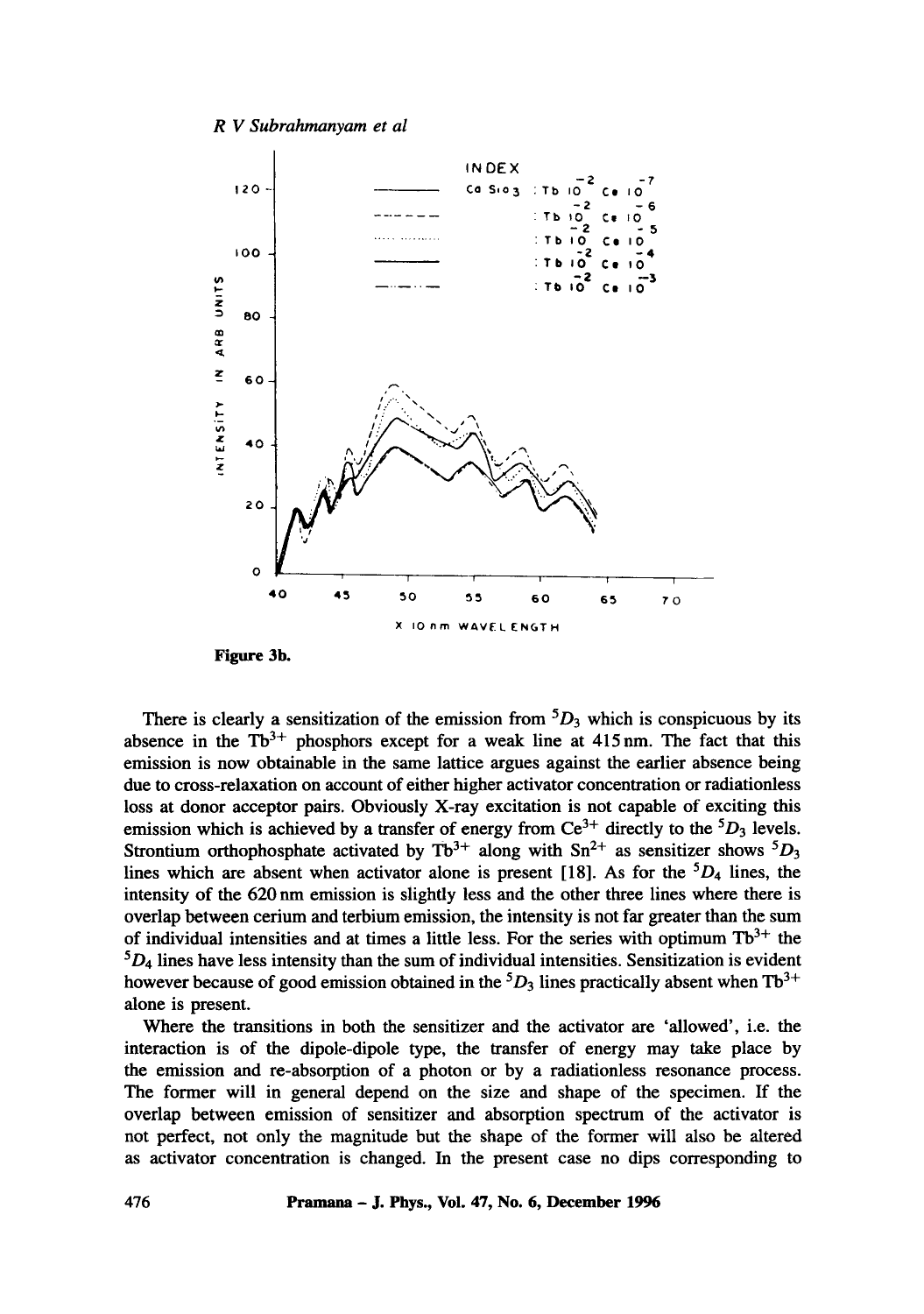*Energy transfer in CaSi03 phosphors* 



Pigure 3e.

 $Tb^{3+}$  absorption appear in the Ce<sup>3+</sup> emission and hence a radiative transfer of energy may be ruled out.

Exchange interaction require a large direct or indirect overlapping between donor and acceptor orbitals leading to easy electronic exchange. Because  $Ce^{3+}$  and Tb<sup>3+</sup> are both reducing ions, an exchange would require too high energies. Also, exchange transfer mechanism is operative over very short distances only, while multipolar interactions can be active over a distance of  $10 \text{ Å}$  and more [3]. The concentration of active ions used in the present study are low and hence sensitizer-activator distances would be large. It is also known that at low sensitizer concentrations the dipole-dipole transfer predominates. Since both terbium and cerium gives efficient fluorescence when present alone, we are dealing with effectively allowed transitions and the interaction could be of the dipoledipole type [2, 3].

In the two series with optimum cerium and below optimum cerium, when  $10^{-6}$  mole % of  $Tb^{3+}$  is added there is maximum sensitization. The sample with less cerium gives better emission as is to be expected.

In the two series with below optimum values of Tb and Ce, there is a line at 520nm which is not obtained in any of the other three series containing Tb. This line has been reported among the lines obtained in the terbium spectra [19, 20], although no transition has been assigned to it.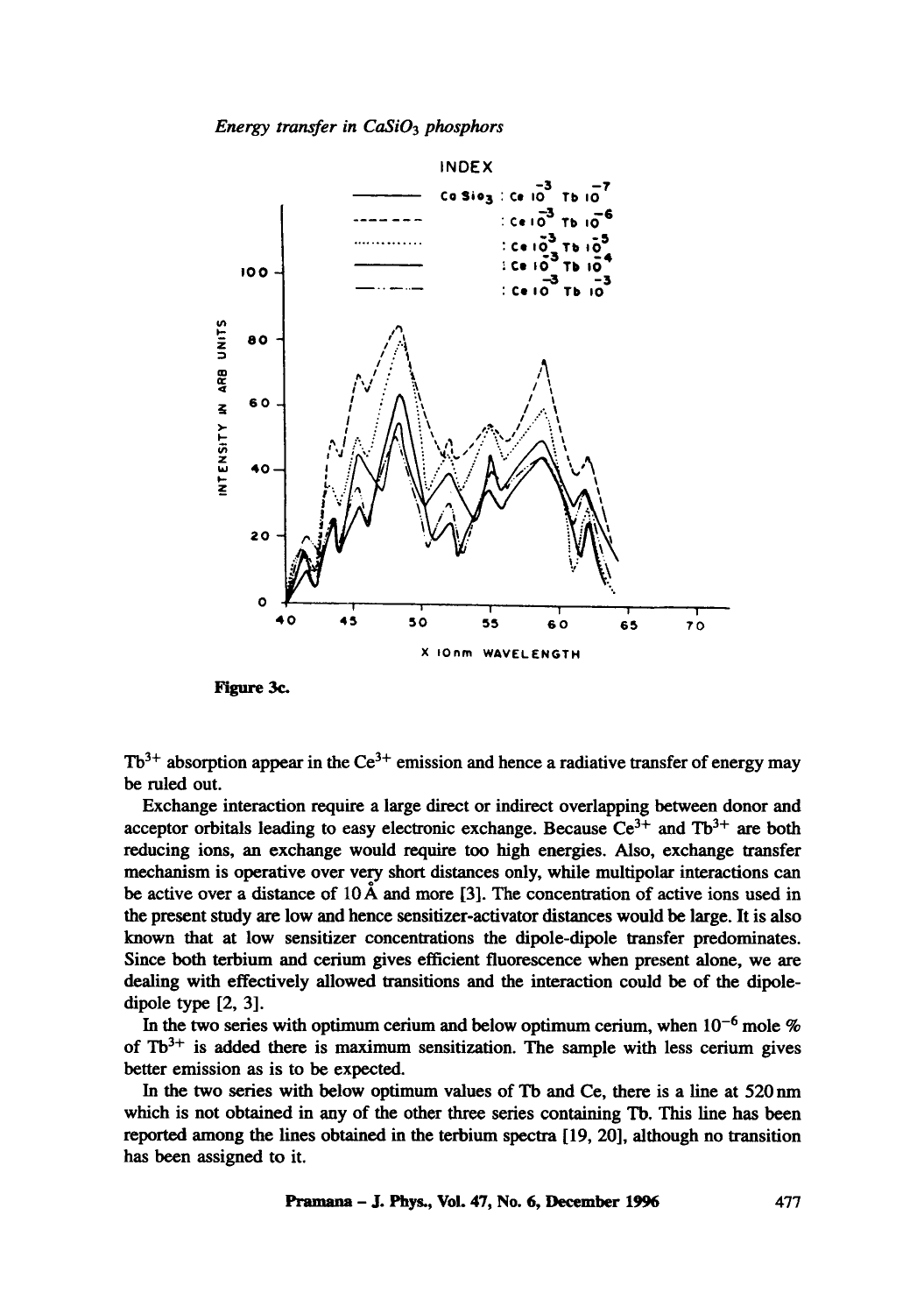## *R V Subrahmanyam et al*



Figure 3d. **Figure 3.** Emission spectra of  $Ce^{3+}$ ; Tb<sup>3+</sup> series.

## **4. Conclusions**

(1) Addition of cerium to terbium activated phosphors resulted in sensitization of the latter reflected in the appearance of additional peaks at 435 and 455 nm due to transition from  ${}^5D_3$ . The results indicate that the transfer of energy from cerium takes place predominently to  ${}^5D_3$  of Tb<sup>3+</sup>. (2) Quenching effects are already strong at 'optimum' concentrations of activator and sensitization effects are better observed when activator concentration is less than optimum. (3) The absence of  ${}^5D_3$  lines in terbium samples and their appearance on addition of cerium indicates that the quenching of  ${}^5D_3$  emission is not due to high activator concentration but rather due to the mode of excitation. Addition of  $Ce^{3+}$  is able to populate this excited state directly. (4) The energy transfer from  $Ce^{3+}$  to  $Tb^{3+}$  may be due to a dipole-dipole interaction.

## **References**

- [I] P Jr Victor Kelsey and J J Jr Brown, J. *Electrochem. Soc.* 123, 184-85 (1976)
- [2] A M Srivastav, J. *Electrochem. Soc.* 137, 2959 (1990)
- [3] R Reisfeld and J Hormadaly, J. *Solid State Chem.* 13, 283 (1975)
- [4] J Holsa, M Leskela and L Miinisto, J. *Solid State Chem.* 37, 267 (1981)